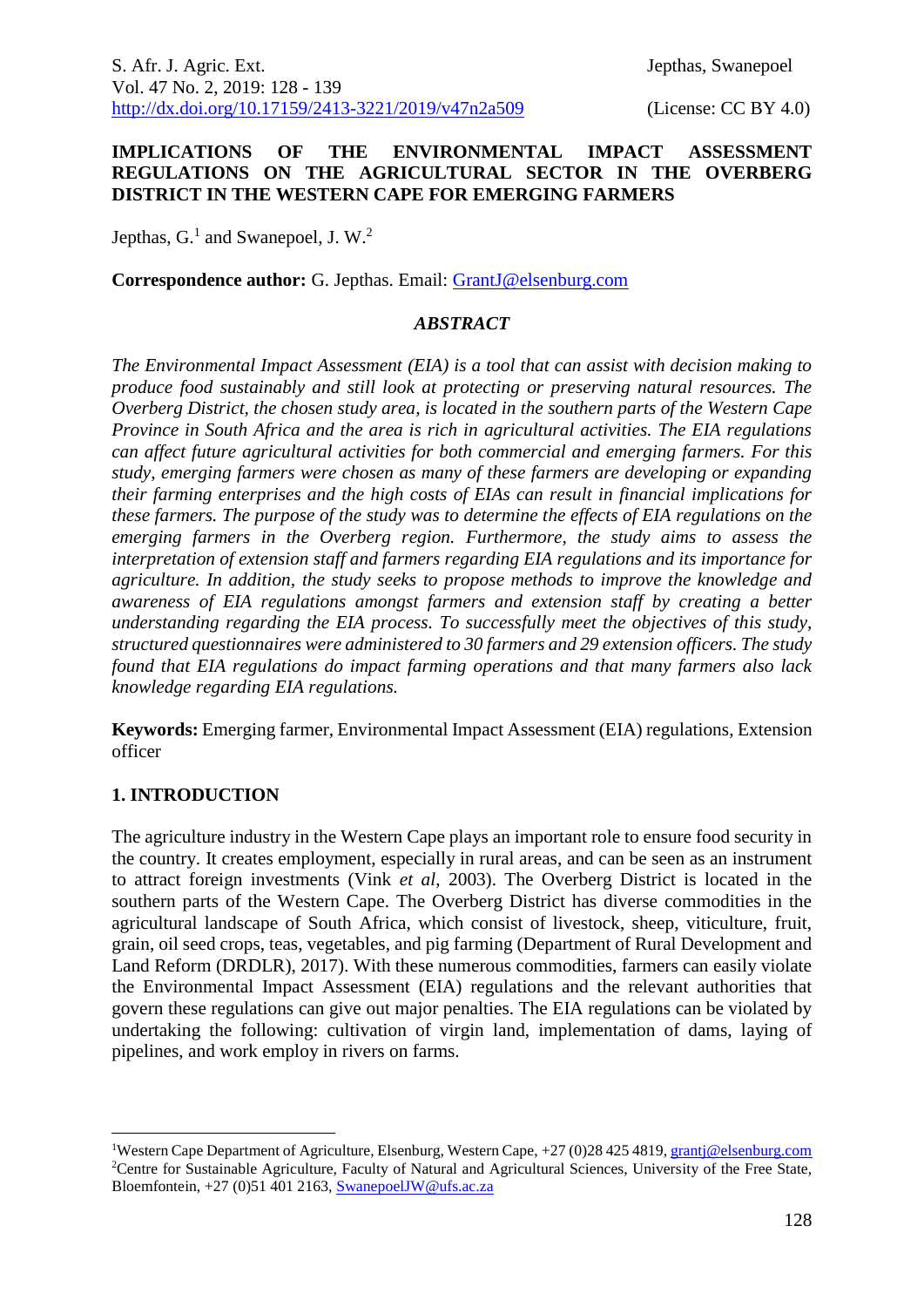Due to the time constraints and high implementation cost involved in the EIA process, it can have a negative impact on development taking place on the farm level. In contrast, it can protect farmers and the agricultural sector from large developments that are taking place that have a negative influence on the agricultural sector. Over the last three decades, the EIA has been seen as one of the most successfully and widely adopted environmental policy instruments (Sandham, Hoffmann & Retief, 2008). The EIA process can be described as a method of evaluating the consequences that will occur if certain actions are undertaken (Wood, 2003). The EIA process can be used to evaluate the environmental consequences for a proposed project and create action plans that can reduce the impact that the project has on the environment. In addition, it will ensure that these action plans are implemented during commencement of the project (Glasson, Therivel & Chadwick, 2005).

The EIA process has been implemented in various countries across the world, but it was first started in the United States of America (USA) due to the concern of the public of the dangerous consequences that large projects had on the environment (Singh, 2007). Although the EIA process has begun in developed countries, developing countries have also adapted to it over the years (Lee, 2000). The EIA regulations were first introduced in South Africa when it was incorporated in the Environmental Conservation Act (ECA) 73 of 1989, and terms of section 21 and 26 of this Act on September 1997 (Osborne, 2015). The ECA of 1989 was phased out and followed by the National Environment Management Act (NEMA) of 1998 (Osborne, 2015).

The EIA regulations have gone through many changes over the years in South Africa, where the process has been strengthened with various legislative changes, making it more accessible and reasonable for implementation (Montgomery, 2015). There are also two other laws that can be affected by development in the agriculture sector, namely the Conservation of Agriculture Resource Act (CARA) No. 43 of 1983, and the Water Users License Authorisation. These laws can sometimes be confusing, difficult to interpret and time consuming, with major implementation costs.

For the purpose of this study, three objectives were highlighted. Firstly, to determine the effects of EIA regulations on the emerging farmers in the Overberg region. Secondly, to assess the interpretation of extension staff and farmers regarding the EIA regulations and its importance for agriculture. Thirdly, to propose methods to improve the knowledge and awareness of EIA regulations amongst farmers and extension staff by creating a better understanding regarding the EIA process.

# **2. METHODOLOGY**

The Overberg region was chosen as the study area mainly due to the diverse agricultural commodities in the district. The district also has a number of emerging farmers at various locations. As emerging farmers and extension officers are at the forefront of agricultural development in the district, these two groups of individuals were chosen to take part in the study. The reason as to why extension staff formed part of the study was because they are the link between the farmers and other programmes in government departments that specialise in the field of environmental protection. Extension staff are also in a position to provide guidance to farmers and have access to funding. The farmers formed part of this study as they are the individuals that are directly affected by EIA regulations.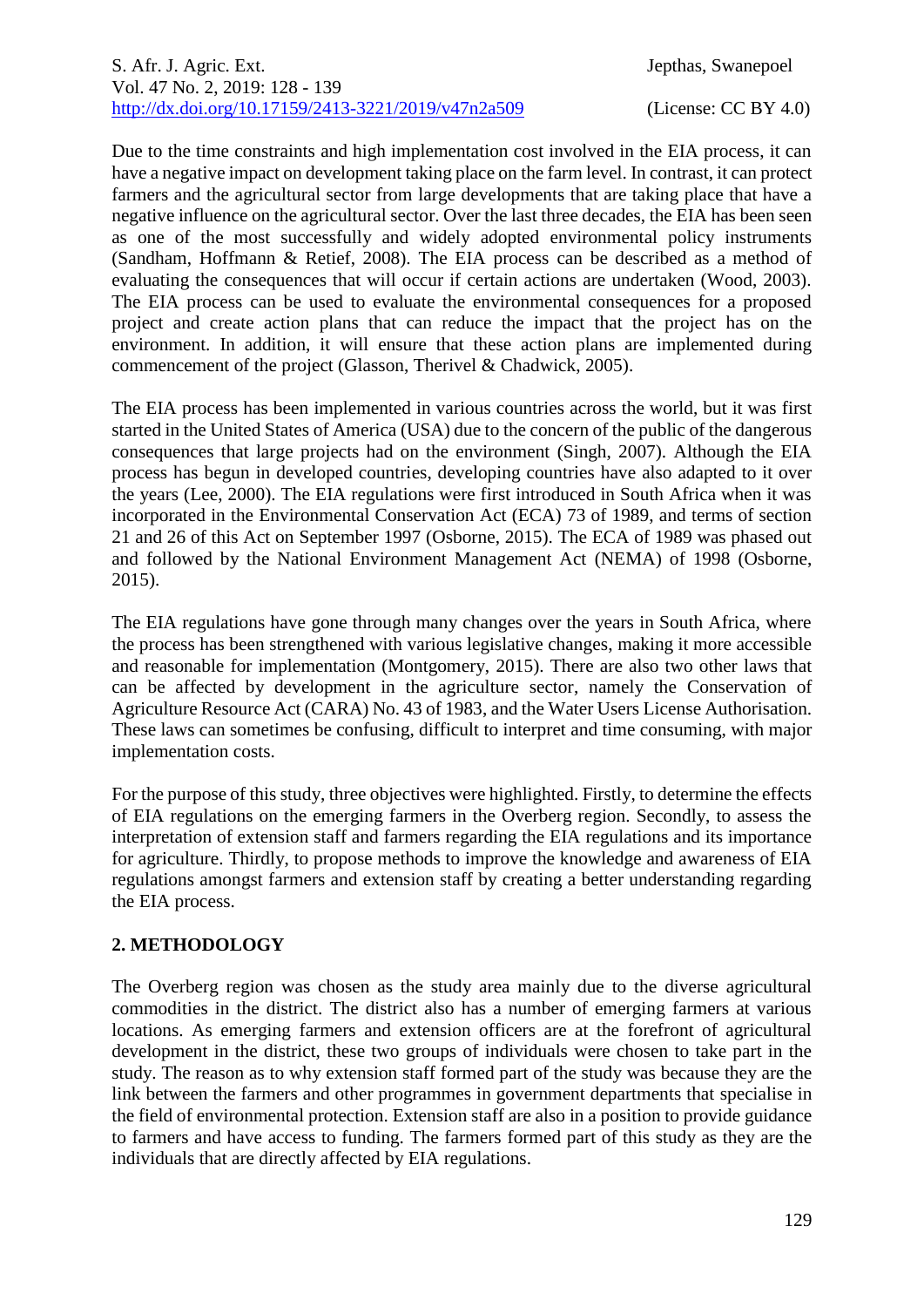Interviews were conducted to determine the impact of EIA regulations on the agricultural industry from a management perspective. Thus, data were collected through the use of structured questionnaires and interviews. Questionnaires were randomly distributed to farmers in the Overberg region. However, the extension staff in the Overberg District is small in number, therefore, the entire Western Cape extension staff participated in this study. Data were collected from 30 farmers and 29 extension staff members.

## **3. RESULTS AND DISCUSSION**

## **3.1 Demographics**

This section deals with various demographic characteristics such as gender, age, education, work experience, farming experience, and to which enterprises they are associated.

## 3.1.1 Extension officers

The gender of the extension officials that took part in the study consisted of 37.9% females and 62.1% males. The age profiles of the extension officers are 20.6% (20-35 years), 65.5% (36- 50 years) and 13.8% (51 years or older). The 13.8% assumedly are extension officers with experience of more than 20 years as specified in Table 1, and this can also give an indication that experience and skills will be lost due to retirement. Furthermore, the extension officers that participated in the study have a great amount of experience in extension as shown in Table 1. The education levels of extension officers ranges between National Diplomas, Bachelors, Honours, Masters and Doctoral degrees. The enterprises that the various extension officers provide advice for are as follows; 72.4% livestock, 44.8% sheep, 24.1% grain, 65.5% vegetables, 27.6% fruit, and 31% other (which include honey bush tea, nuts and bees).

| <b>Extension advisory experienc</b> Response Percent |    |        |
|------------------------------------------------------|----|--------|
| Less than 5 years                                    |    | 20,7%  |
| $ 5-9$ years                                         | 8  | 27,6%  |
| $ 10-19$ years                                       | 11 | 37,9%  |
| More than 20 years                                   |    | 13,8%  |
| <b>Total</b>                                         | 29 | 100,0% |

# **Table 1: Extension officers' number of years' experience in providing extension service**

# 3.1.2 Farmers

The gender of the farmers that participated in the study consists of 13.3% females and 86.7% males, and from these percentages it can be deduced that men are dominating farming in this region. The age profiles of the farmers that took part in the study are 13.3% (20-35 years), 30% (36-50 years) and 56.7% (51years or older). From this data, it can be reasoned that farming in the region is not appealing to the youth and more appealing to the older generation. Furthermore, the group have a substantial amount of farming experience as 90% of the participants have more than four years of farming experience as can be seen in Table 2.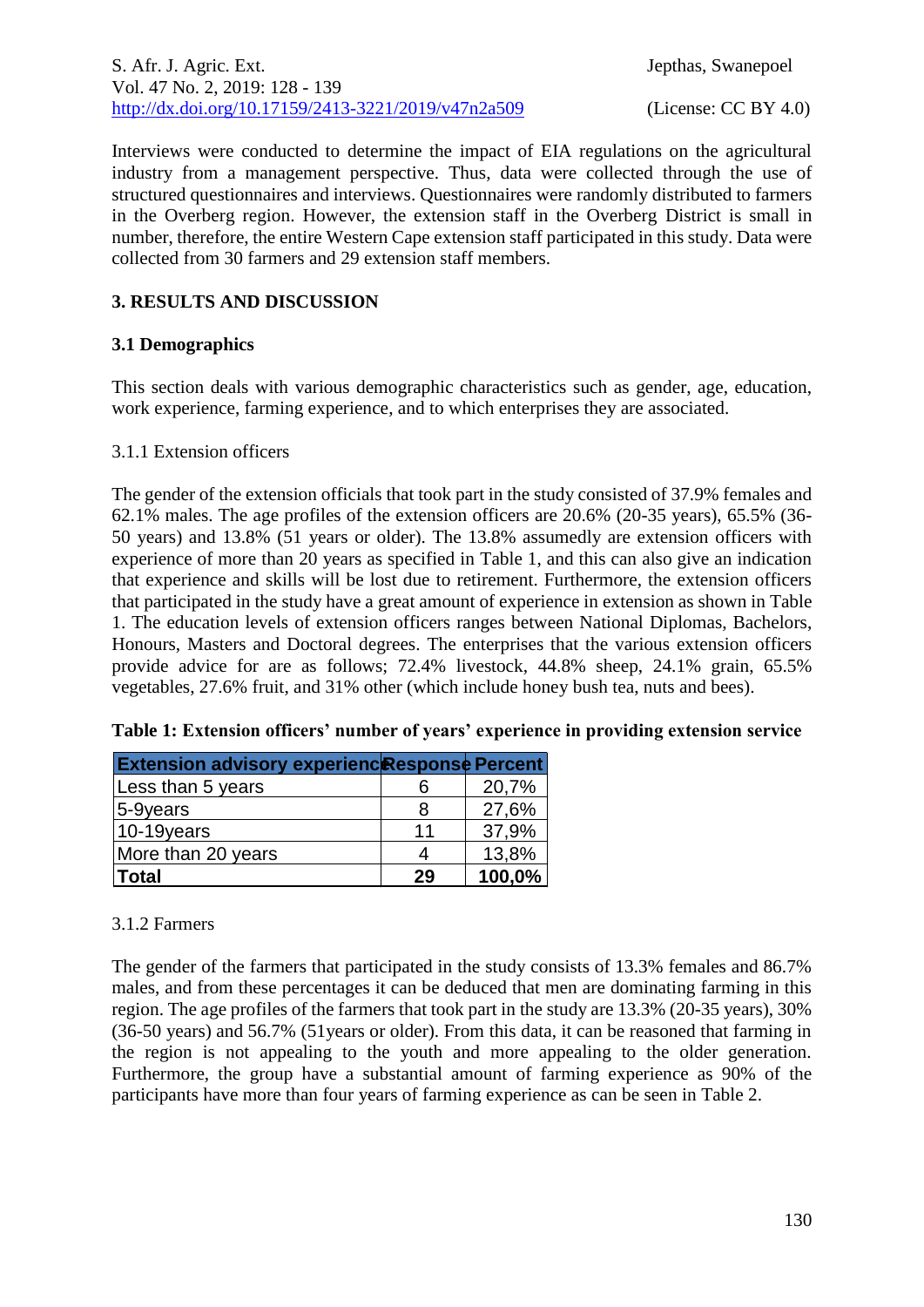| <b>Farming experience</b> | <b>Response</b> | <b>Percent</b> |
|---------------------------|-----------------|----------------|
| Less than 1 year          |                 | 3,3%           |
| 1-3 years                 | 2               | 6,7%           |
| 4-6 years                 | 6               | 20,0%          |
| 7-9 years                 | 5               | 16,7%          |
| 10 years or more          | 16              | 53,3%          |
| <b>Total</b>              | 30              | 100,0          |

|  |  |  | Table 2: Farmers' number of years' experience in farming |  |  |
|--|--|--|----------------------------------------------------------|--|--|
|  |  |  |                                                          |  |  |

The educational levels of the farmers are as follows: 13.3% (Grade R-Grade 9), 43.3% (Grade 9-Grade 12), 16.7% matriculated, 13.3% national certificate and 13.3% tertiary qualifications. From these education levels, it can be deduced that most of the farmers can read and write. In the agricultural sector, education is a crucial aspect as it can assist with the understanding and articulating of issues regarding the sector (Sebeho, 2017). The enterprises of the farmers that took part in the study was 66.7% livestock, 46.7% sheep, 36.7% grain, and 46.7% other enterprises which they have indicated to include dairy and rooibos tea. The wide variety of enterprises that the farmers have also show that the farmers can be exposed to a wide range of different listing activities (South African Government Gazette, 2017a; South African Government Gazette, 2017b; South African Government Gazette, 2017c).

Overall, both groups of farmers and extension officers have a wide and diverse range of experience in the agriculture sector and it is also spread over numerous years. This experience in farming can be of great benefit for this study as the EIA was implemented in South Africa in the 1970's and various regime changes have taken place since then (Montgomery, 2015; Wood, 1999). This can also be complemented with a wide amount of enterprises that the extension officers specialise in and diverse enterprises which the farmers practice. This is supported by WESGRO (2014) which states that the Western Cape has a diverse agricultural sector which has 11 commodities that contribute to the sector.

## **3.2 Effects of EIA regulations on farming**

In order to determine the effects that the EIA regulations have on farming, various questions were posed to the participants including how these regulations influenced different projects of the extension officials, impacted production levels, as well as the origins of EIA regulation activities triggered. The EIA regulations can have various effects on farming, which include economic, social and natural resource factors. The economic analysis of the environmental impact of a project is critical during the preparation phase to determine whether the project's net benefit will be greater than the alternative even in the event of a non-project scenario (James, 1994). Thus, by having various alternatives during the planning phase it can assist with decision-making (Tshabangu, 2009) and this can reduce the impact that the agricultural project has on the environment. Of the farmers that took part in the study, 48.3% have been negatively influenced by the EIA regulations as it restricted the planning of new enterprises.

The farmers were asked if the EIA regulations affected their production levels and 12 of the farmers (40%) said yes, while 18 farmers (60%) were not influenced by the regulations. The 12 farmers whose production levels decreased, indicated that they could not cultivate virgin land due to the EIA regulations, except one farmer who indicated the production level losses were due to loss of fertile soil as the farmer could not control erosion.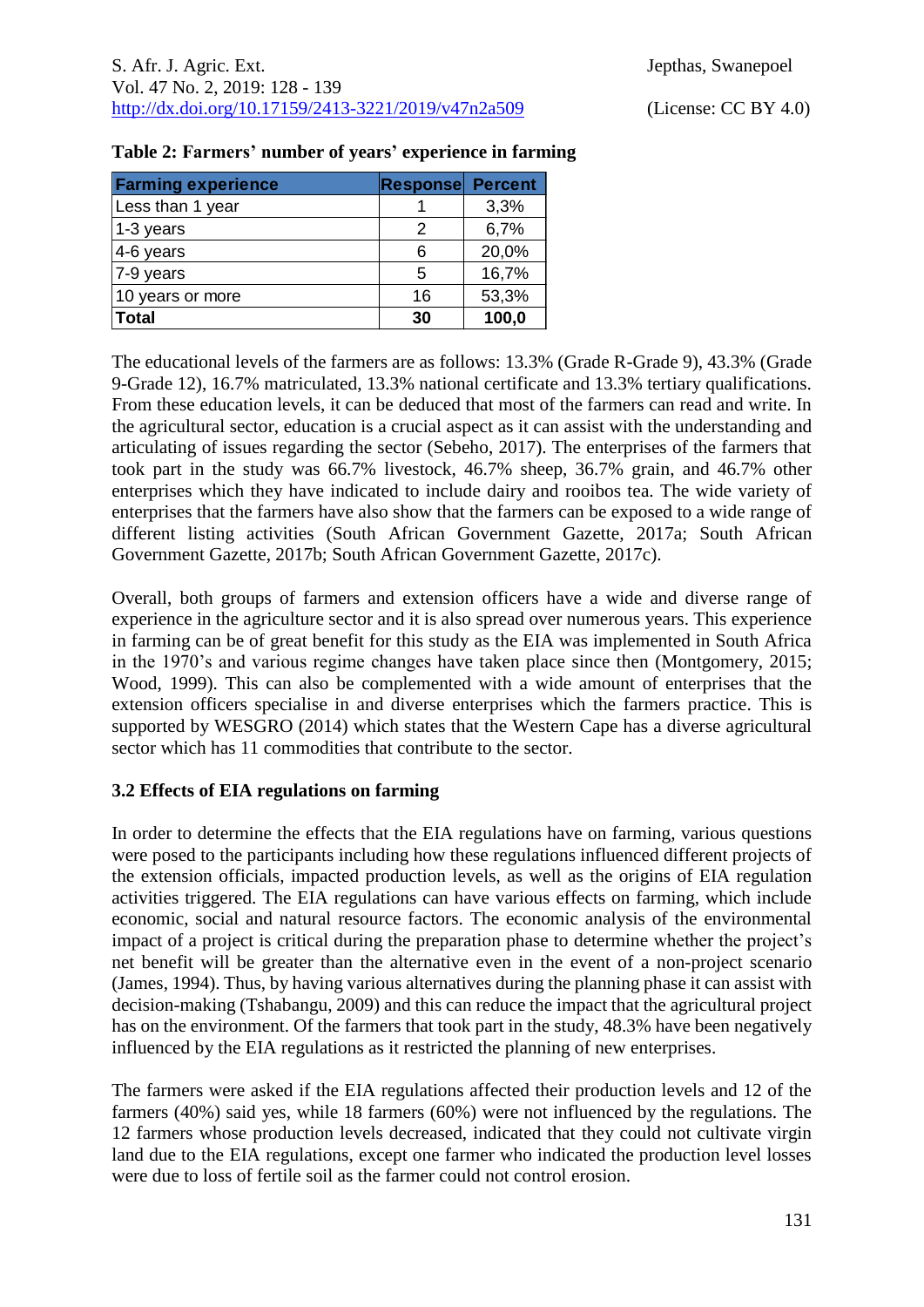Furthermore, the extension officers were also asked if the EIA regulations affected the production levels of their projects, and the resultant percentages were more or less balanced as 48.3% of projects production levels declined, while the other 51.7% did not have any effects on their projects. The decline in production levels can be detrimental to the development of the farmers as the majority of the farmers invest their profits in farming and some use it for home consumption. Figure 1 displays the causes of EIA regulations' impact on the farmers' production levels which included 71.4% cultivation of virgin land, 21.4% utilisation of water, 14.3% pollution associated, and 21.4% other (this included intense holding of animals and keeping more rabbits than what is required by listing notice).



**Figure 1: The causes of EIA regulations' impact on the farmers' production levels**

This has resulted in a decrease in crop yields and farmers could not increase their grazing capacity due to the restriction of the production levels. There is a high percentage of projects that were influenced due to restrictions regarding the cultivation of virgin land, which may include limitations in planting cash crops such as grain, canola and planting of fodder to increase the grazing capacity of farming unit. In South Africa, the agriculture sector has the greatest impact in habitat loss across the country, affecting biodiversity patterns that are due to the intense cultivation as well as poorly protected lowlands of the Western Cape (Cowling *et al*, 1999). Furthermore, when farmers complete the application for the EIA process, it can take up to 12-18 months depending on the triggered listed activities and this can lead to seasonal losses for farmers (Montgomery, 2015). Moreover, EIA regulations have also restricted the planning or proceeding of some of the extension officials' projects as 58.6% have seen difficulties with the implementation of projects. Most of the projects were restricted due to the cultivation of virgin vegetation and farmers could not expand their farming activities.

## **3.3 Interpretation of EIA regulations and importance to agriculture**

The EIA regulations can be a very complex subject and very difficult to interpret. To determine both farmers and extension officers' level of understanding, as well as penalties faced for noncompliance of EIA regulations, a number of questions were posed to the participants. With regards to their level of understanding with respect to the EIA regulations, 53.3% of the farmers are familiar with the EIA regulations, whereas 89.7% of the extension officials are familiar. The majority of those who are familiar with the EIA regulations have minimal or partial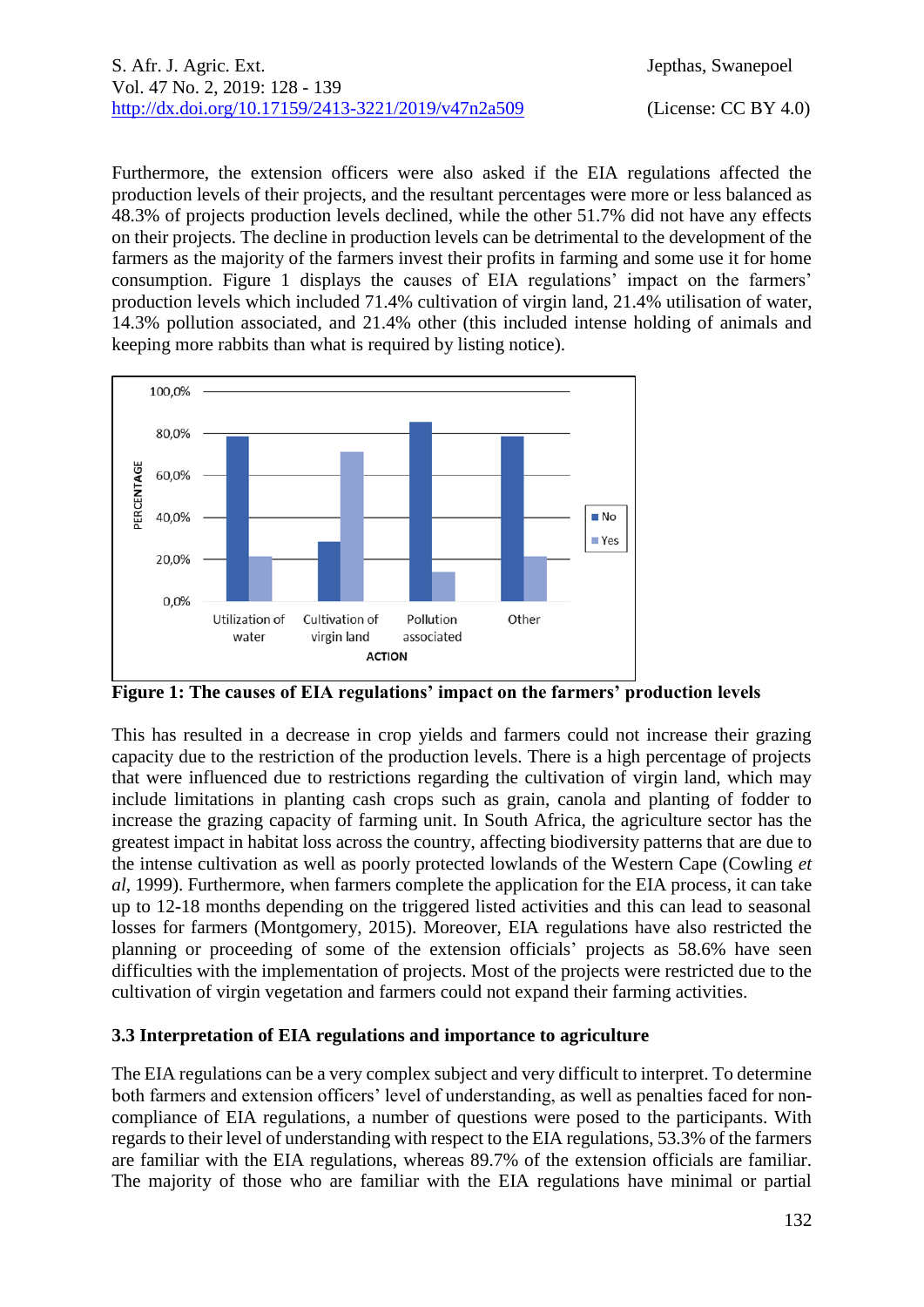understanding (Table 3 and 4). From the farmers' perspective, these numbers show that there is a lack of understanding of the EIA regulations.

| <b>Level of understanding</b> | <b>Response</b> | <b>Percent</b> |
|-------------------------------|-----------------|----------------|
| Minimal understanding         | 10              | 62,5%          |
| Partial understanding         |                 | 25,0%          |
| Fully understand              |                 | 12,5%          |
| <b>Total</b>                  | 16              | 100,0%         |

#### **Table 3: Level of understanding of EIA regulations for farmers**

|  |  |  | Table 4: Level of understanding of EIA regulations for extension officers |  |  |
|--|--|--|---------------------------------------------------------------------------|--|--|
|  |  |  |                                                                           |  |  |

| Level of understanding  | <b>Response</b> | <b>Percent</b> |
|-------------------------|-----------------|----------------|
| Minimal understanding   | 10              | 38,5%          |
| Partial understanding   | 11              | 42,3%          |
| <b>Fully understand</b> | 5               | 19,2%          |
| Total                   | 26              | 100,0%         |

Only 53.3% of the farmers are aware of penalties that farmers can face for non-compliance with EIA regulations, while 89.7% of the extension staff said that they are aware of penalties associated with non-compliance. The participants were also asked if they are aware of the listing notices of the EIA regulation; 20.7% of the farmers said yes and 79.3% said no, while 69% of the extension staff said yes and the other 31% said no.

It can be also be noted that the extension officers have room for improvement, as only five extension officers fully understand EIA regulations as shown in Table 4. It is expected that extension officers be able to provide information to emerging farmers with regards to EIA regulations through advisory services. Emerging farmers often do not have access to updated information and extension officers are often the sole means of transferring information. The EIA regulations have three different types of listing notices, namely listing notice 1 (GNNo.R. 327), listing notice 2 (GNNo.R 324) and listing notice 3 (GNNo.R 324). Under these listings are the respective activities which these farmers should comply with (South African Government Gazette, 2017a; South African Government Gazette, 2017b; South African Government Gazette, 2017c). By understanding these listing notices, the farmers and extension officials will know what activities they should comply with on a project and farming level (South African Government Gazette, 2017a; South African Government Gazette, 2017b; South African Government Gazette, 2017c).

Of all the farmers that participated in the study, only one farmer was guilty of non-compliance with the EIA regulations as the farmer had cultivated virgin land unlawfully, however, the penalty received was not elaborated on. From the extension officers' projects, six farmers were guilty of non-compliance of the EIA regulations. Five of the farmers were guilty of the cultivation of virgin land and one farmer kept more than 500 rabbits on the farm. From the farmers that participated in the study, only 43.3% had received assistance from the extension officers regarding the EIA regulations. Of the farmers who had received assistance, only 9 farmers said that it supported them with planning of their farming business. When planning projects, 93.1% of extension officials take into consideration the EIA regulations. By taking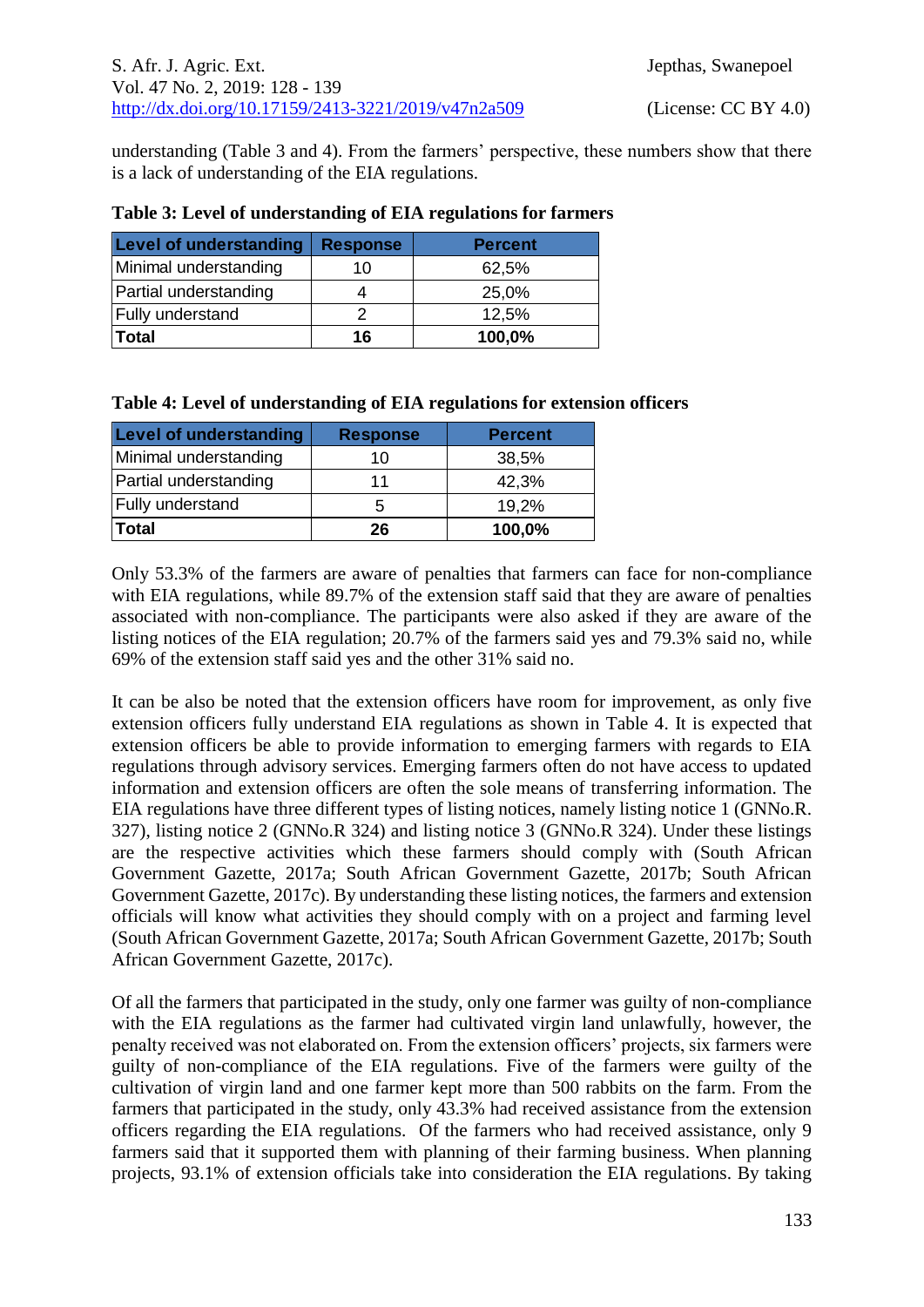#### S. Afr. J. Agric. Ext. Jepthas, Swanepoel Vol. 47 No. 2, 2019: 128 - 139 [http://dx.doi.org/10.17159/2413-3221/2019/v47n2a5](https://urldefense.proofpoint.com/v2/url?u=http-3A__dx.doi.org_10.17159_2413-2D3221_2019_v47n1a485&d=DwMFAg&c=vTCSeBKl9YZZHWJzz-zQUQ&r=2O1irMqrdumXAIE9PdSLREhTXj5iyPGEywcz8I6zQwI&m=niwmmhX1mCI8GpeJjK8D7j-v09hQgXHBu3LsS3Opojw&s=98o8gy8B6ly02TS5WoJvLScIQPXENi4ceK3R3c9Iu9c&e=)09 (License: CC BY 4.0)

into account the EIA regulations during planning, it will prevent farmers from breaking the law and it can also lead to more sustainable projects. A large percentage (86.2%) of extension staff indicated that they have given advice to farmers regarding the EIA regulations as depicted in Figure 2. This result also demonstrates that extension officials consider EIA regulations when implementing projects. The majority of the advice given was cultivation of land advice for grain farmers, increasing grazing capacity of the farm, or the establishment of new orchards.



**Figure 2: The percentage of extension officers that provided advice regarding the EIA regulations**

One of the findings of the study was that the farmers and extension staff consider the EIA regulations in the agricultural environment to be very important as 86% of the farmers have agreed to its significance and 96.2% of the extension officials agreed that EIA regulations are important. Many of the farmers and extension officers believe that EIA can be utilised to conserve the natural environment and to limit illegal activities occurring. By taking it into consideration when planning projects, EIA regulations can create sustainable farming projects which future generations could benefit from.

## **3.4 Awareness of EIA regulations**

In order to determine the knowledge and awareness of EIA regulations amongst farmers and extension officers, they were questioned about whether they received training, and their preferred methods to create awareness on the subject. To improve the knowledge and understanding amongst farmers and extension officers, various avenues should be looked into. Figure 3 displays the farmers' preferred methods of creating awareness with regards to EIA.

Farm visits was the highest with 60%, as farmers can show the environmental case officer the plans that he/ she wants to implement on the farm. Farmers normally do not have much free time and farm visits can be more appropriate and face-to-face interaction is better amongst the different parties. Creating awareness amongst farmers by means of farmers days was the second preferred choice with 56.7%. This option can be seen as viable as farmers are familiar with these farmers days, which are hosted by the Western Cape Department of Agriculture (WCDOA). Organised agriculture, for example Grain SA and African Farmers' Association of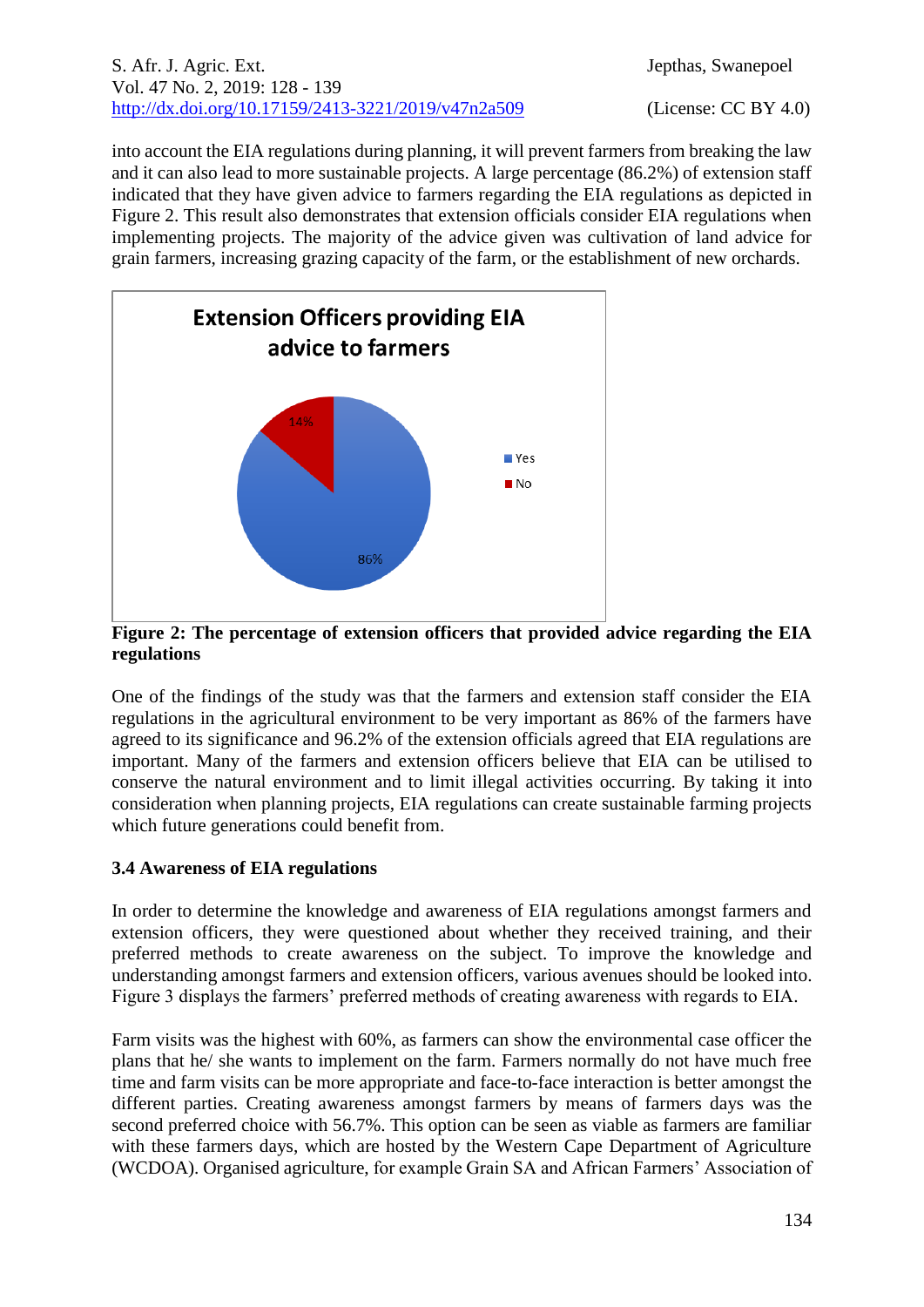## S. Afr. J. Agric. Ext. Jepthas, Swanepoel Vol. 47 No. 2, 2019: 128 - 139 [http://dx.doi.org/10.17159/2413-3221/2019/v47n2a5](https://urldefense.proofpoint.com/v2/url?u=http-3A__dx.doi.org_10.17159_2413-2D3221_2019_v47n1a485&d=DwMFAg&c=vTCSeBKl9YZZHWJzz-zQUQ&r=2O1irMqrdumXAIE9PdSLREhTXj5iyPGEywcz8I6zQwI&m=niwmmhX1mCI8GpeJjK8D7j-v09hQgXHBu3LsS3Opojw&s=98o8gy8B6ly02TS5WoJvLScIQPXENi4ceK3R3c9Iu9c&e=)09 (License: CC BY 4.0)

South Africa Organisation (AFASA), also host farmers days on a regular basis. Practical advice can be given to groups of farmers at the same time and it can create an environment of information sharing amongst farmers and officials of the Department of Environmental Affairs Development and Planning (DEADP).

With regards to training of extension officers, 30% of the farmers believe extension officials require training. This percentage is quite low since 89.7% of the officials are familiar with the EIA regulations. It can also be due to the fact that the farmers do not expect the extension officials to assist them with EIA complications, but rather with other farming advice. Sending monthly newsletters was one of the lowest supported options with only 30% of the farmers wanting to be informed using this method. A few of the reasons why this option has a low percentage may be due to the fact that farmers are located in remote areas and some of them do not have access to email facilities. Another option to overcome this issue is to print the newsletters and translate them into the farmers' language.



**Figure 3: Methods that should be employed to create awareness regarding EIA regulations**

One of the methods to improve knowledge and interpretation of farmers and extension officers can be through training, for example workshops, block sessions and strategic sessions. By providing training to extension staff, it can be of great assistance as they are normally the people who work closely with farmers and provide advice to farmers on a daily basis.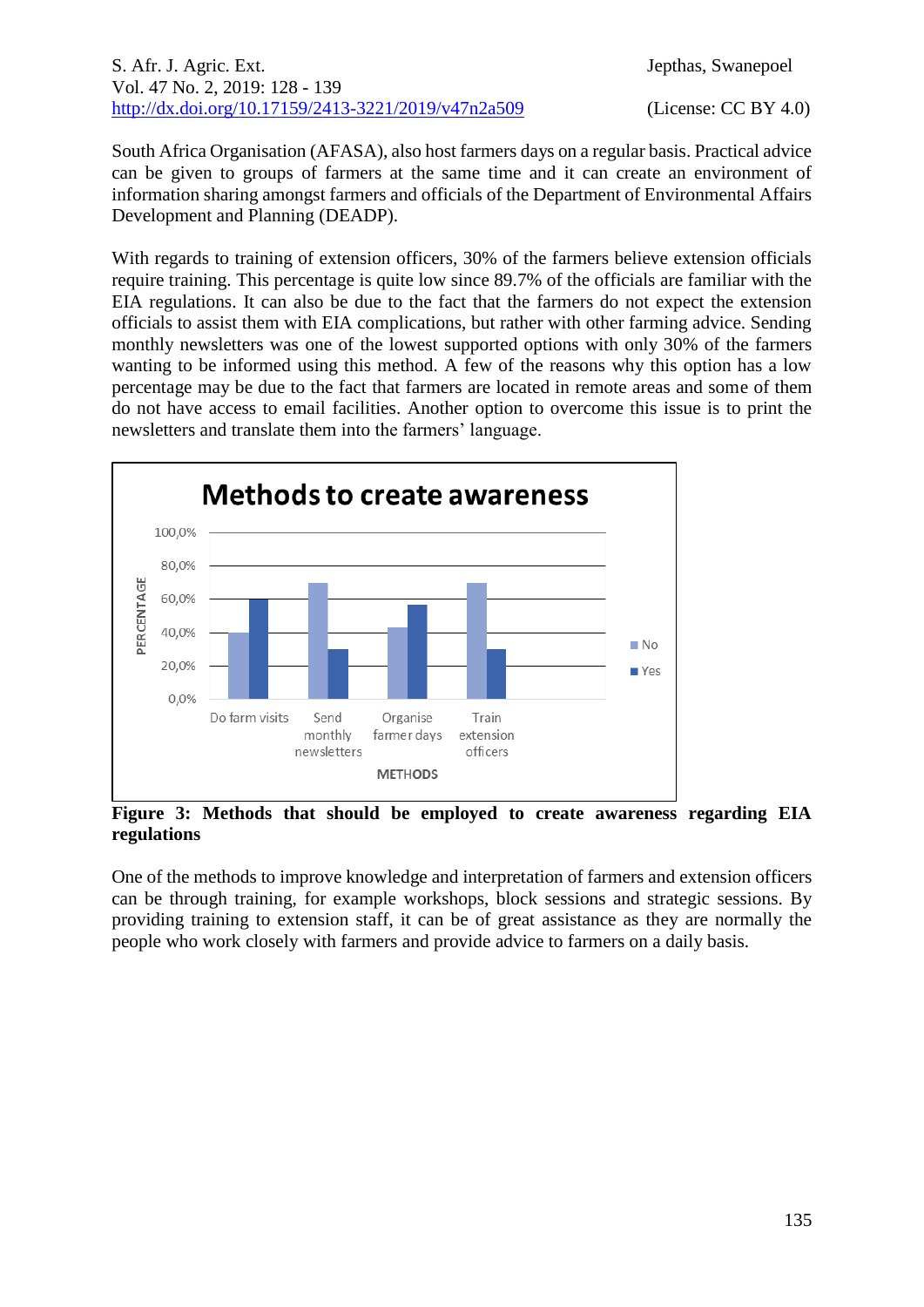

**Figure 4: The percentage of farmers that are interested in EIA training**

The extension staff that participated in the study indicated that only 20.7% of them have received training with regards to EIA regulations. Of the extension officers that did not receive training, 89.3% indicated that they would like to receive some sort of training. Furthermore, 80% of the farmers have shown an interest in EIA regulations training (Figure 4). It can be perceived that both farmers and extension officials are interested in training due to the high percentages and would like to increase their knowledge around the EIA issue.

The extension officers and farmers indicated that they would like to receive training regarding the laws and aspects revolving around the EIA legislation, specifically associated to agriculture. There are also short courses provided by various tertiary institutions that can assist the extension officers with understanding these EIA regulations. The Extension Recovery Plan (ERP) is also in place to provide support with the development of extension officials (Department of Agriculture, Forestry and Fisheries (DAFF), 2011). The ERP is an initiative by DAFF to improve the extension and advisory services in South Africa (DAFF, 2011). Terblanche and Willemse (2009) stated that through proper alignment of policies and initiatives, training of extension officials, and by making use of resources and skills of the private sector and tertiary institutions, government can be assisted to provide extension to emerging and commercial farmers. Just over half of the farmers who participated in the study (55.2%) acquire assistance from a mentor. The mentors are normally commercial farmers that may have some background knowledge regarding EIA regulations or have encountered the regulations at least once during their farming years. The mentoring of emerging farmers by commercial farmers can also be an effective tool to train emerging farmers (Ortmann, 2005).

# **4. CONCLUSION AND RECOMMENDATIONS**

From the research that was conducted, EIA regulations was shown to affect farmers in the Overberg District. This impact from EIA regulations did reduce the production of some of the farmers that took part in the study. The research also shows that many of the farmers that took part in the study have people employed on the farm and a decline in the production levels can be detrimental to the employment rate of the Overberg region.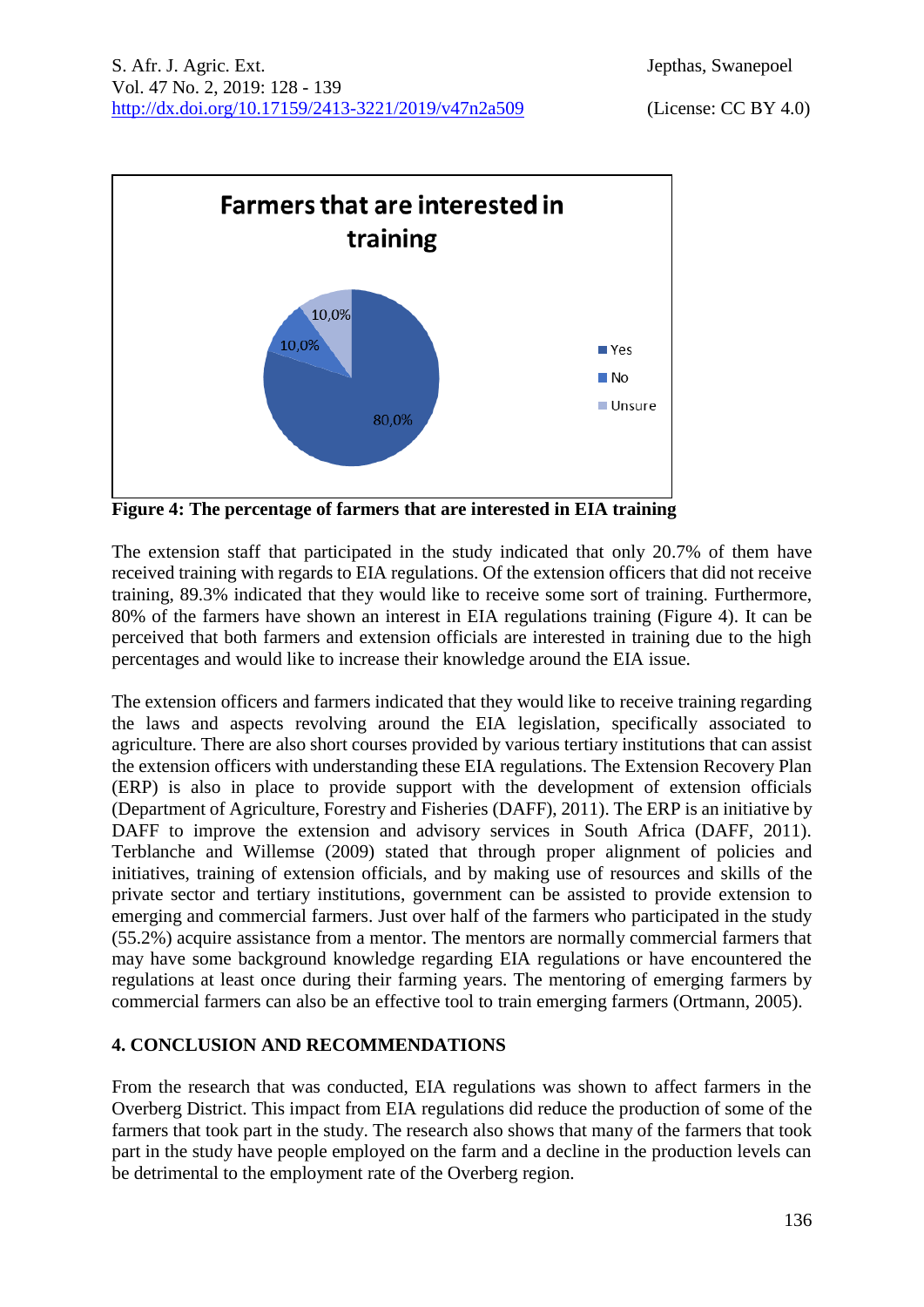Most of the extension officials that participated in the study have some background knowledge about the EIA regulations, as most of them are aware of it. However, there were only a few extension officers that fully understood the EIA regulations. The extension officers in some instances gave advice to their clients regarding the EIA issues, cultivation of land, implementation of a slaughtering facility and water related issues. Their projects were influenced by EIA regulations and led them to automatically gain knowledge regarding EIA regulations.

The data also suggested that the extension officials consider the EIA regulations when planning their projects. From the farmers' perspective, only half of them are familiar with the EIA regulations. This low amount can have negative effects on the environment and on the agricultural sector. It can also lead to penalties that can result in financial difficulties for the emerging farmers. Both farmers and extension officers consider the EIA regulations as important to the agriculture sector. Their reasoning behind this is that it can assist them to control degradation of natural resources and decision-making. By taking the EIA regulations into consideration in the planning of the farming operations and practices, it could lead to sustainable farming.

Most of the farmers that participated in this study are interested in training and are willing to increase their knowledge regarding the EIA regulations. From the research that was done, most of the farmers are at ease with farmers' days and site visits as means to create awareness amongst farmers. Furthermore, the research shows that not many farmers attain assistance from mentors, which can be beneficial to assist emerging farmers with decision-making regarding the EIA regulations. With respect to the extension officers, it is important for them to increase their knowledge around EIA issues, as they are the key for transferring information to farmers as they provide advice to farmers on a daily basis. The methods that were identified to increase the awareness and assistance of EIA issues around extension officers included better coordination amongst internal programmes at their department and with other governmental departments and the incorporation of environmental consultants where workshops and presentations can be held with extension officers.

## **REFERENCES**

- COWLING, R.M., PRESSEY, R.L., LOMBARD, A.T., HEIJNIS, C.E., RICHARDSON, D.M. & COLE, N., 1999. Framework for a conservation plan for the Cape Floristic Region, South Africa. IPC Report No. 9902. Stellenbosch, South Africa.
- DEPARTMENT OF AGRICULTURE, FORESTRY AND FISHERIES (DAFF), 2011. National framework for extension recovery plan. Pretoria, South Africa.
- DEPARTMENT OF RURAL DEVELOPEMENT & LAND REFORM (DRDLR), 2017. Sector plan: Overberg district rural development plan. Pretoria, South Africa.
- GLASSON, J., THERIVEL, R. & CHADWICK, A., 2005. *Introduction to environmental*  impact assessment. 3<sup>rd</sup> ed. Routledge: Abingdon.
- JAMES, D., 1994. *The application of economic techniques in environmental impact assessment*. Netherlands: Kluwer Academic Publishers.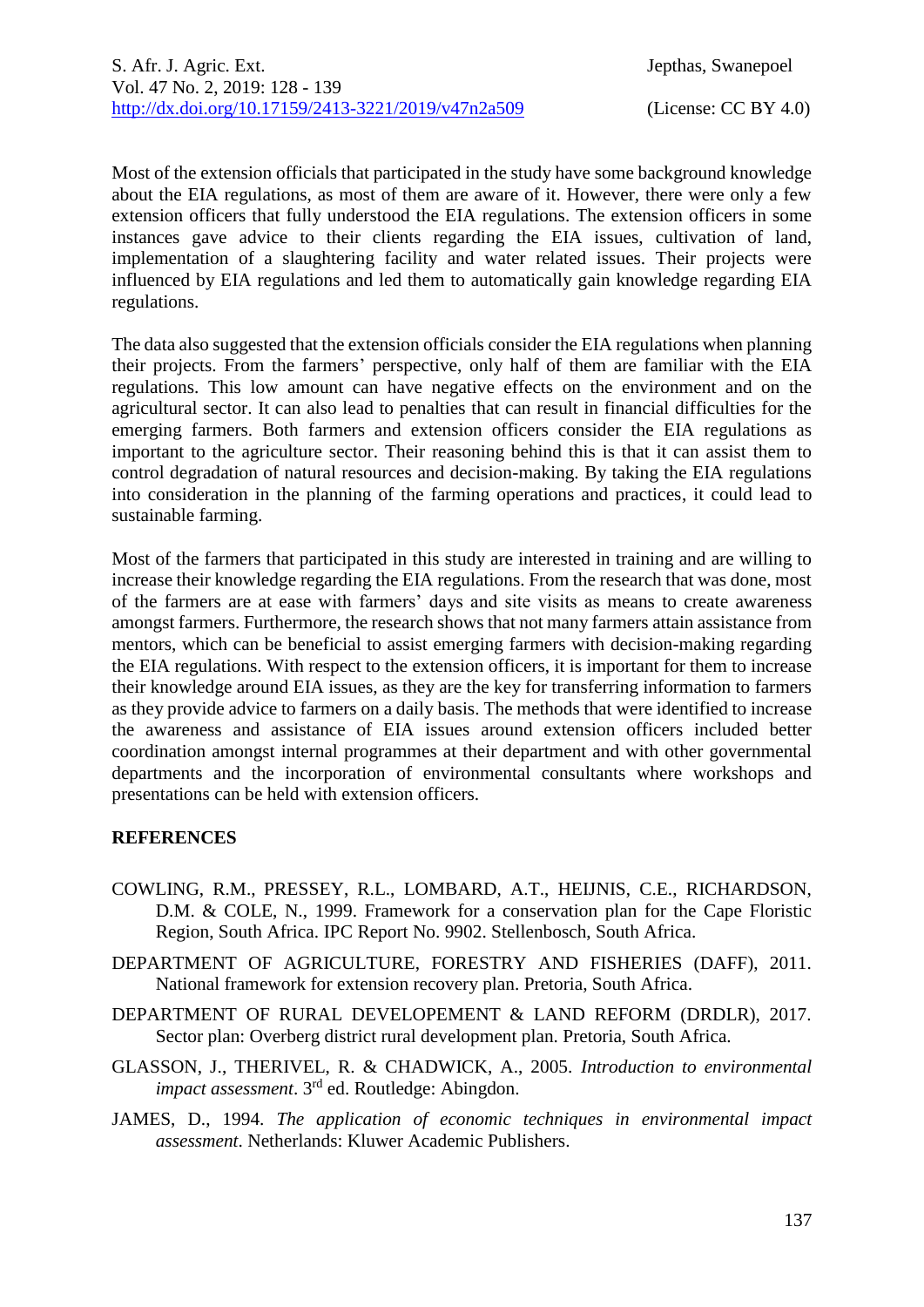- LEE, N., 2000. Environmental assessment in its developmental and regulatory context. In *Environmental assessment in developing and transitional countries* (pp.13-33). Chichester: John Wiley and Sons.
- MONTGOMERY, D.S., 2015. The efficacy of environmental impact assessment on development proposals with respect to cost and time in South Africa: A three case study review. MSc Thesis, University of Witwatersrand.
- ORTMANN, G.F., 2005. Promoting the competitiveness of South African agriculture in a dynamic economic and political environment. *Agrekon*, 44(3):286-320.
- OSBORNE, B.N., 2015. A critical evaluation of the concept of sustainable development as applied in the legislation governing environmental impact assessments in South Africa (Case studies: Housing developments). D-Tech thesis, Cape Peninsula University of Technology.
- SANDHAM, L.A., HOFFMANN, A.R. & RETIEF, F.P., 2008. Reflections on the quality of mining EIA reports in South Africa. *J. South Afr. Inst. Min. Metall.*, 108(11):701-706.
- SEBEHO, M.A., 2017. Perceptions and attitude of farmers and extensionists towards extension service delivery in the Free State Province, South Africa. PhD Thesis, University of Pretoria.
- SINGH, G., 2007. To study the inception and evolution of environmental impact assessment in the world and in India and to analyze and comment upon the environmental clearance process in the country. PhD Thesis, University of Delhi.
- SOUTH AFRICAN GOVERNMENT GAZETTE, 2017a. List of activities and competent authorities identified in terms of sections 24 and 24D of the National Environmental Management Act, 1998. Title No. 38282, Notice R324. Pretoria.
- SOUTH AFRICAN GOVERNMENT GAZETTE, 2017b. List of activities and competent authorities identified in terms of sections 24 and 24D of the National Environmental Management Act, 1998. Title No. 38282, Notice R325. Pretoria.
- SOUTH AFRICAN GOVERNMENT GAZETTE, 2017c. List of activities and competent authorities identified in terms of sections 24 and 24D of the National Environmental Management Act, 1998. Title No. 38282, Notice R327. Pretoria.
- TERBLANCHE, L. & WILLEMSE, B.J., 2009. Investigation into farmer controlled businesses in South Africa: Options and lessons learned. National Agricultural Marketing Council Report. Bloemfontein, South Africa.
- TSHABANGU, L., 2009. An economic analysis in the context of environmental impact assessment of an irrigation project in Gutu District, Zimbabwe. MSc Thesis, University of the Free State.
- VINK, E.T., RABAGO, K.R., GLASSNER, D.A. & GRUBER, P.R., 2003. Applications of life cycle assessment to NatureWorks™ polylactide (PLA) production. *Polym. Degrad. Stabil.*, 80(3):403-419.
- WESGRO, 2014. Western Cape contribution to agriculture huge. Available from: [https://www.knysnaplettherald.com/News/Article/AgriEco/western-cape-contribution](https://www.knysnaplettherald.com/News/Article/AgriEco/western-cape-contribution-to-agriculture-huge-20170711)[to-agriculture-huge-20170711](https://www.knysnaplettherald.com/News/Article/AgriEco/western-cape-contribution-to-agriculture-huge-20170711)
- WOOD, C., 1999. Pastiche or postiche? Environmental impact assessment in South Africa. *S. Afr. Geogr. J.*, 81(1):52-59.